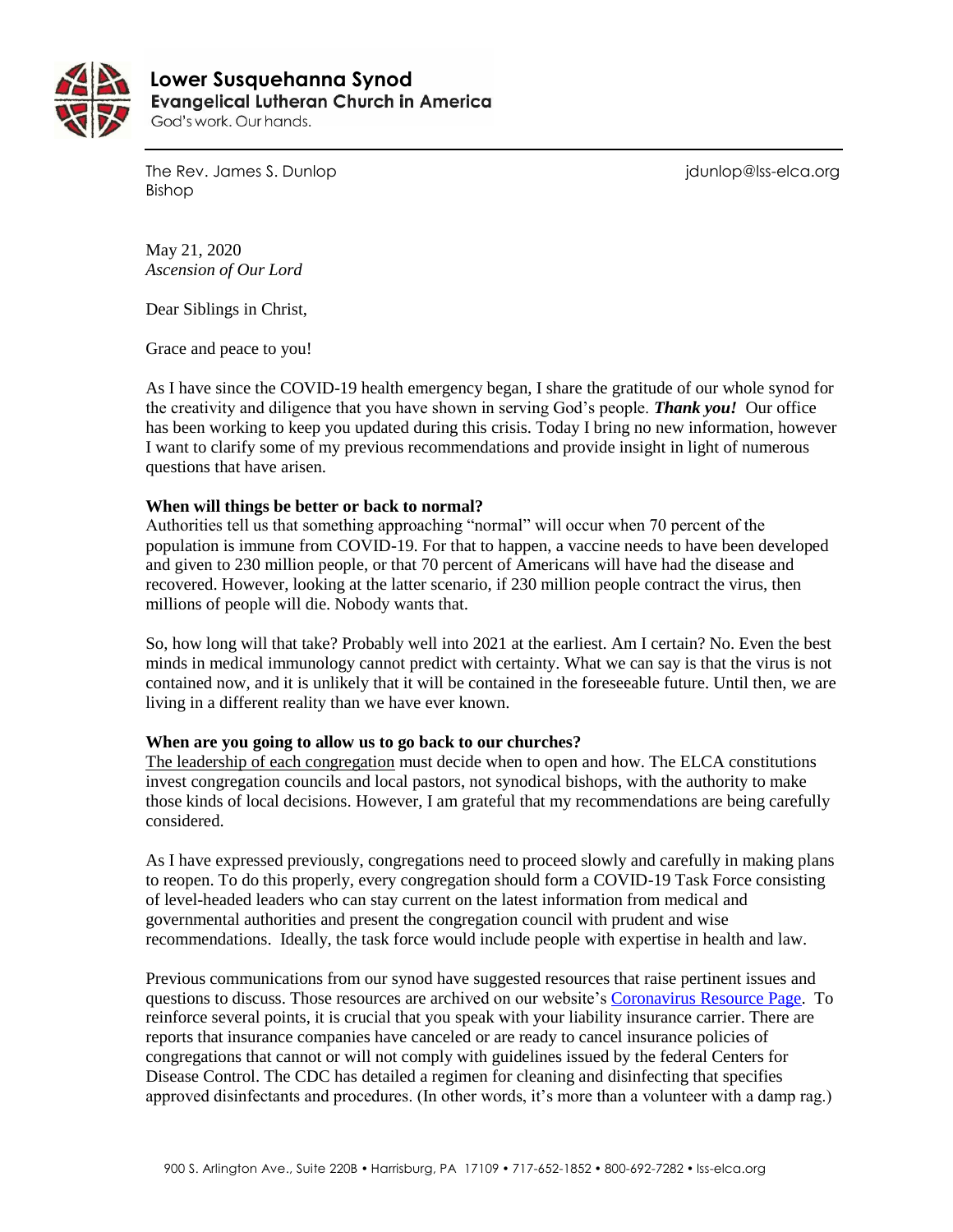# **Can we worship while we are in the state's "Yellow Phase"?**

You can, but I recommend that you do not because it raises too many complications and risks. Worship would have to be limited to 25 people, all of whom would need to wear masks and stay six feet apart. Moreover, the congregation would have to refrain from singing. Complications include how to limit worship to 25 participants, how to ensure that they stay apart from one another, how to disinfect the church between services according to CDC standards (which requires both supplies and trained personnel), and how to handle the parishioners who are noncompliant with mask or social distancing.

Yes, keeping churches closed does seem very unfair and onerous, however the safety of God's people must be our top priority. Our church membership tends to be older than the population at large, which means that we have a disproportionate number who are especially at risk of death from COVID-19. Many of our ministers and lay leaders are also in the high-risk pool.

Health experts tell us that the most dangerous situation is when a number of people are gathered in a room for a prolonged period of time, breathing the same air. This is precisely the scenario present during congregational worship. By contrast, passing someone on the street or a grocery store carries much less risk.

I am sorry that this is the case. I share your grief and that of your parishioners.

## **Didn't you say we could be back in our congregations by the end of May?**

Yes, I did say that. I was wrong. My projections were (and will always be) based on the best advice we have at any given time. Government and medical experts have been constantly updating their recommendations as they themselves learn new information about COVID-19. You can expect my advice to change as well.

What will never change is my and our church's commitment to minimize the risk to God's people, and especially the most vulnerable. Our older members usually rank among the most ardent supporters of our congregations. Because they will likely be among the first ones back when we reopen our churches, it's crucial that we take pains not to resume worship until it is safer to do so. Opening prematurely would expose them to unnecessary risk of infection and death.

## **Have any churches been seriously affected by COVID-19?**

Yes. *[The Washington Post](https://www.washingtonpost.com/religion/2020/05/19/two-churches-reclose-after-faith-leaders-congregants-get-coronavirus/)* reported on churches that opened for worship with devastating consequences, only to close again. One church in Arkansas, whose pastor was asymptomatic, opened its doors for worship and saw 35 of its 92 attendees infected with the disease, and three deaths. Members, in turn, helped spread the disease to the community, infecting 26 others and claiming one. Church worship presents a perfect environment for spreading COVID-19. This disease is not to be trifled with.

#### **Are we ever going to have communion again?**

Yes, of course. The question is when. Communion is a topic of deep conversation throughout our church by bishops, pastors, theologians and laity. I myself am in dialogue with seminary professors and bishops.

Our Lutheran understanding of Holy Communion holds that Eucharist is a meal shared in the assembled body of Christ. Because of the virus, we cannot share the meal without endangering the lives of one another. We hope and pray that the discussions underway across our church may lead us to discern a way for Holy Communion that neither sacrifices our traditional understanding nor settles for an "easy fix" that would only be abandoned later.